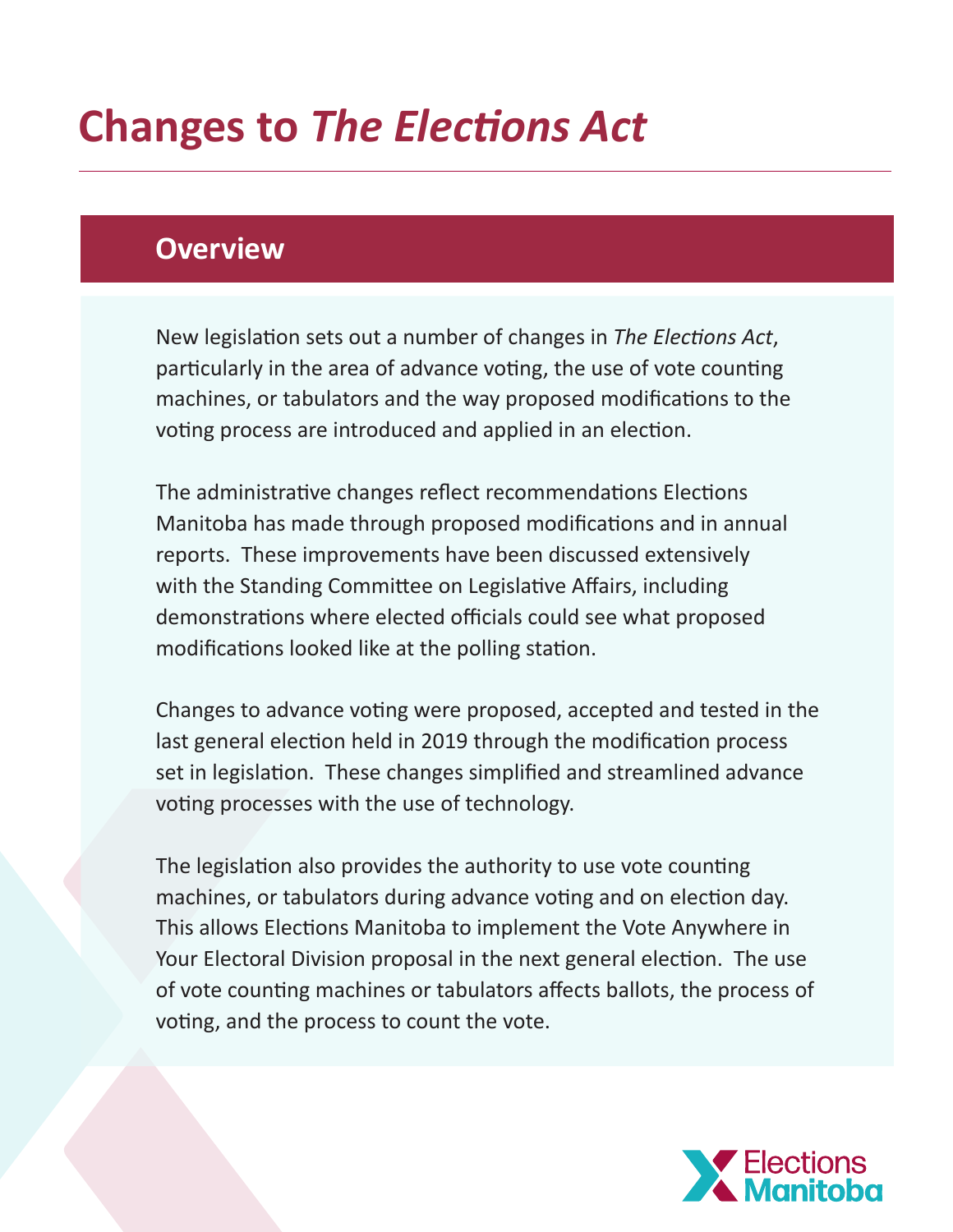### **Key Changes**

#### **Vote Counting Machines – Tabulators**

#### The use of vote counting machines, commonly known as tabulators, is authorized in legislation. S. 101 of *The Elections Act* sets out requirements for the use of the machines including:

- Tabulators cannot be connected to the Internet during voting and must undergo logic and accuracy testing prior to use.
- The tabulator must be programmed to detect marks on the ballot and must not allow the voter's choice to be known to any election official, candidate or scrutineer.
- Results cannot be generated from the tabulator until the close of voting on election day.
- The chief electoral officer (CEO) must establish and publish procedures for using the machines that outlines use, testing, security and general procedures the CEO identifies as necessary.
- Not all voting stations or polls will have a tabulator. Tabulators can serve more than one poll at a polling place.
- Using a tabulator does not violate the secrecy of voting.
- Ballots will be counted in the electoral division where they were cast.

#### **Ballots and Voting**

- Regular ballots will be prescribed by the CEO for use in a tabulator.
- Write-in ballots will be available for absentee and institutional voting.
- Print on demand of ballots will be authorized.
- Ballot boxes will accommodate tabulators.
- Ballot transfer boxes will be used to securely transfer ballots and voting materials.
- Advance voting ballots from non-resident voters will not be moved to their home electoral division but counted and recorded where the vote is cast.
- Voting still follows usual processes, such as requiring ID, and ballots are still paper.
- Legislation allows for a "vote anywhere in your electoral division" proposal to proceed in the next general election. This allows voters to go to any poll in their electoral division.

#### **Advance Voting**

- Processes around advance voting, especially for non-resident voters, are simplified and streamlined.
- The use of electronic poll books, label printers, combined voting books/voters lists and tabulators, are now authorized by legislation, allowing for more efficiency.
- Voters can continue to vote anywhere during advance voting. Their ballot will be counted and recorded in the electoral division where it is cast.
- Administrative processes requiring multiple handwritten entries on multiple forms and the movement of ballots to home electoral divisions are no longer required.